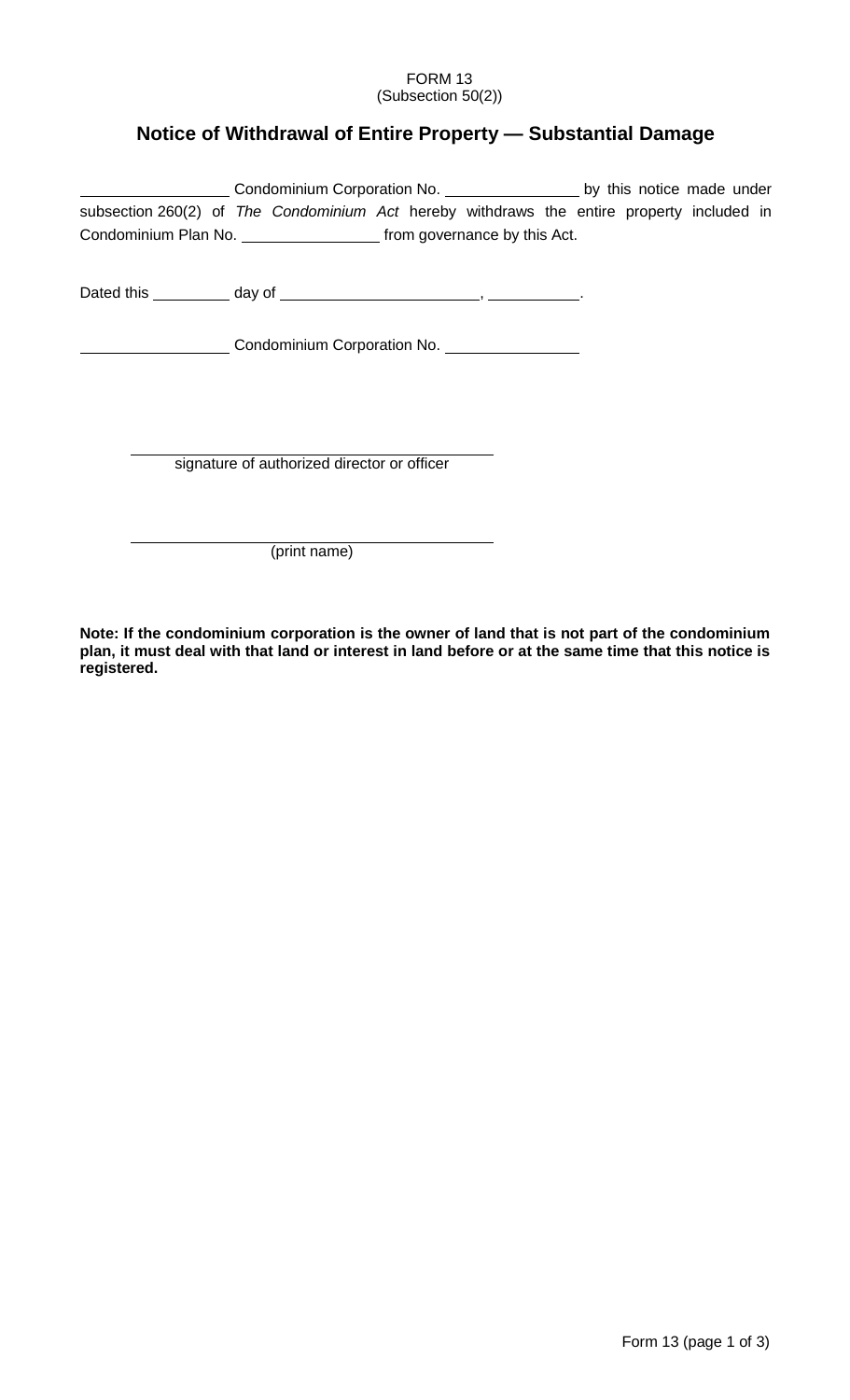## **Statutory Declaration for Notice of Withdrawal of Entire Property — Substantial Damage**

|    | the                                  |  | (insert title of director/officer) |  |
|----|--------------------------------------|--|------------------------------------|--|
| 0f | Condominium Corporation No.          |  | do solemnly declare that           |  |
|    | (alalata inanusliaak la atatamaanta) |  |                                    |  |

(*delete inapplicable statements*)

- 1. the property has been substantially damaged.
- 2A. the withdrawal of the entire property from governance by *The Condominium Act* was consented to in writing by each unit owner.

**OR**

2B. the withdrawal of the entire property from governance by *The Condominium Act* was presented at a general meeting of unit owners and was consented to in writing, at that meeting or within 30 days after that meeting by unit owners who hold the specified percentage of the voting rights in the condominium corporation.

I make this solemn declaration conscientiously believing it to be true, and knowing that it is of the same force and effect as if made under oath.

Declared before me at the **container the set of the set of the set of the set of the set of the set of the set of the set of the set of the set of the set of the set of the set of the set of the set of the set of the set o** of \_\_\_\_\_\_\_\_\_\_\_\_\_\_\_\_, in the Province of Manitoba,  $)$ this \_\_\_\_\_ day of \_\_\_\_\_\_\_\_\_\_\_\_\_\_\_\_\_\_, \_\_\_\_\_\_\_\_. )

signature

A Notary Public in and for the Province of Manitoba A Commissioner for Oaths in and for the Province of Manitoba My Commission expires:

**Note:** "specified percentage", in relation to a requirement in *The Condominium Act* for the written consent of unit owners for any matter, means 80% or, if a greater percentage is specified in the declaration for that matter, that percentage specified in the declaration.